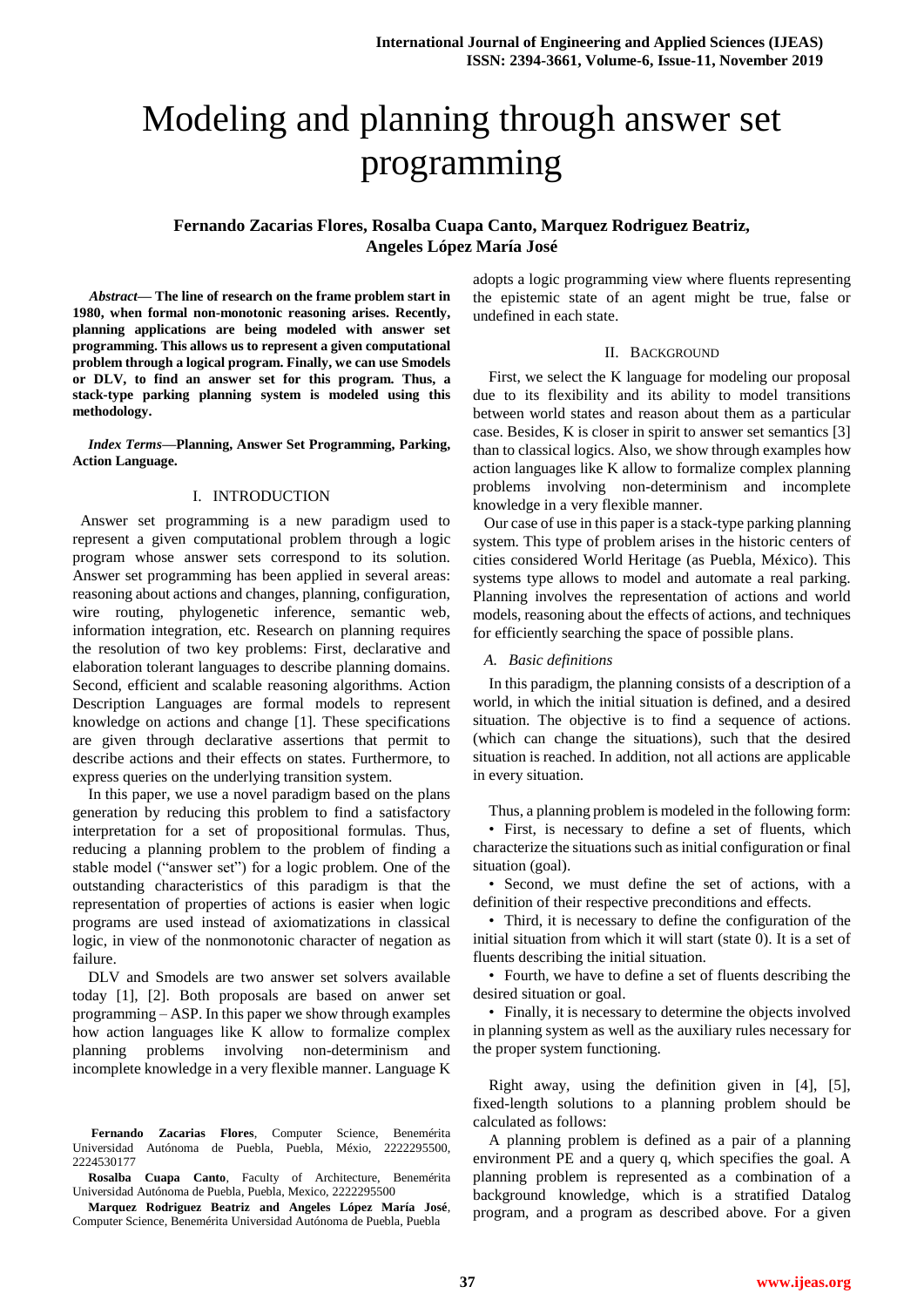planning problem P and an integer n that defines the plan length that we want to find, a plan is a sequence  $a_1$ , ...,  $a_n$  such that there are  $n + 1$  situations  $S_0, \ldots, S_n$ , such that for each  $a_i$ ,  $S_{i-1}$  is consistent with  $a_i$ 's preconditions, and Si is modified from Si-1 by exactly the effects of *a<sup>i</sup>* .

## III. CLASSICAL PLANNING PROBLEMS

If In organizations, industrials zones and corporations that have extensive facilities, also known as campuses, is very common that people have to find some particular site, for instance, how go from electronic department to general library? (see figure 1).



Figure 1. Campus of Autonomous University of Puebla

Thus, it's important that we understand the general progression of technology and try to plan for innovation at each stage of its life cycle. In figure 2 we show the interface of the mobile application developed (in apple's iPAD 3 with retina display) for our campus "Autonomous University of Puebla". Next, we can define the domain our problem as follow:



Figure 2. Main system interface

# **fluents:**

- % Fluents represent basic properties of the world
- % which can change over time.
- % They are comparable to first-order predicates or
- % propositional assertions.

start(X2, Y2) requires campus(X2, Y2).

user(X3, Y3) requires campus(X3, Y3).

position\_building(X1,Y1) requires campus(X1,Y1).

position  $lake(X4, Y4)$  requires campus(X4,Y4). **actions:**

% Actions represent dynamic momenta of the world, and % their execution can % change the state of the world % (of knowledge). reachTarget.

moveRight costs 1. moveLeft costs 1. moveUp costs 1. moveDown costs 1.

In this case, the actions have a cost (measured in meters). in this application each movement represents the distance between the starting point and the point reached.

Each move has costs 1, resulting in plans, where a minimum number of moves are executed to achieve the plan, furthermore, user gets a route and this can be recalculated at any time. The rules following the declarations of actions and fluents (always) describe the transitions and constraints on the initial states of the domain (for space reasons we do not present all code). Finally, the goal section defines the goal to be reached and the plan length.

## **always:**

% always represents the transitions, these are atomic % changes, represented by a previous state, a set of % actions, and a resulting state.

executable reachtarget if position\_target $(X, Y)$ , user $(X, Y)$ . caused -targetdown after reachtarget.

caused user $(X, Y)$  after reachtarget, user $(X, Y)$ . caused userlive after reachtarget, userlive.

## **goal:** -targetdown, user(E,E), userlive ? (12)

The rule goal, defines the goal (desired target) to be reached and the plan length.

# *A. Execution in the campus domain in Dlv<sup>K</sup>*

In general, assume that the above background knowledge and planning program are giving in files cu.bk and cu.plan, respectively. The execution of the command is:

# C:\ dlv cu.bk cu.plan –FP –n=1

% Computes the result on server and this is sent to the % mobile device in no more than 30 segs.

PLAN: moveUp; moveUp; moveUp; moveUp; moveRight; moveRight; moveDown; moveDown; moveLeft; reachtarget; COST 9.

## IV. PARKING ROBOTIZATION FOR HISTORIC CITIES

Advances in mobility are clearly illustrated by the rapid development of urbanization in developing countries. The parking problem has been becoming much more seriously important in many metropolises, particularly in cities declared world heritage. With the aim of seeking solutions as to how the parking system could operate more efficiently by using new paradigms and new methodologies such as answer set programming – ASP.

The parking problems urge that the traffic professionals should seek more efficient solutions as to how the parking system could be used more efficiently and how parking planning and management could be improved by using new paradigms and new methodologies. Recently, action languages have received considerable attention in solving planning problems, such as those required in a parking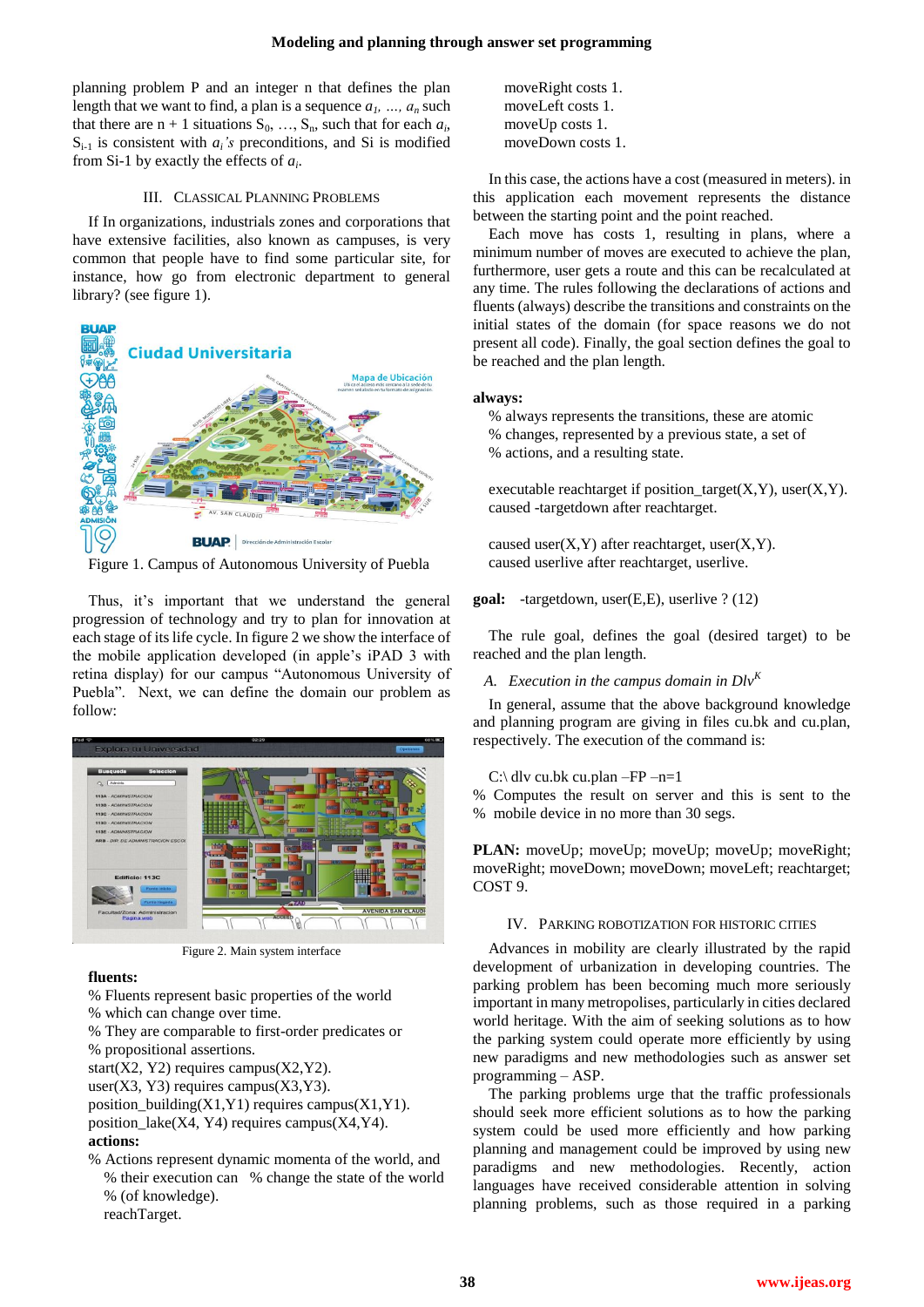system. Some relevant action languages such as DlvK and Smodels have grown lately, due to their expressive power and efficiency in solving planning problems

# *A. The advantage of answer set programming*

The answer set programming approach to planning is that the representation of properties of actions is easier when logic programs are used instead of axiomatizations in classical logic, coupled with the non-monotonic character of negation as failure. Some results using Smodels for planning are reported in [6], [7]. Furthermore, answer set programming is a novel approach to knowledge representation and reasoning. ASP enables default reasoning, which is necessary in commonsense reasoning. It supports event calculus reasoning and handles some types of event calculus formulas whose circumscription cannot be computed using predicate completion. Also, asp include effect constraints, disjunctive event axioms, and definitions of compound events.

## *B. Answer Set Solvers*

The System DLV compute answer sets for finite programs without negation as failure in the heads of rules. On the other hand, Smodels requires additionally that its input program contain no disjunctions. This limitation can be overcome by two circumstances:

*First*, the input language of SMODELS allows us to express any "exclusive disjunctive rule", that is, a disjunctive rule as follow:

L1 ; ... ; Ln  $\leftarrow$  Body. accompanied by the constraints

← Li, Lj, Body ( $1 \le i \le j \le n$ ).

*Second*, SMODELS allows us to represent the important disjunctive combination in the head of a rule by enclosing L in braces: {L}

Answer set programming has found applications to several practically important computational problems. One of these problems is planning.

# V. MANAGEMENT PLANNING SOLUTIONS FOR TRAFFIC OPERATION EFFECTIVENESS

The parking problems urge that the traffic professionals should seek more efficient solutions as to how the parking system could be used more efficiently, and how parking planning and management could be improved by using new technologies and new methodologies. The main reasons for parking problems in Puebla can be concluded as the disparity between the supply of parking facilities and parking demand. The supply of new parking facilities, including sidewalk parking, has completely congested the historic centers of many cities and Puebla is not the exception.

The high-density parking configuration - where inter-vehicle distance is kept to a minimum - improves considerably land use. In order to make parking planning strategy be efficient in most situations, instead of processing it immediately we hold parking queries in a queue for a while and the number of queries we hold is a controllable parameter.

# VI. CASE STUDY FOR PARKING PLANNING

The high-density parking system demands solving the following tasks: (a) selection of vehicle destination i.e., final parking position, (b) conflict-free motion planning for vehicle input and vehicle output and (c) variable vehicle size compacting. In conflict-free path planning it is ensured that

the trajectories of vehicles are not overlapping in time and space.

As we mentioned earlier, our methodology is based on the logic programming paradigm and the front-end know as action language called "*K*". This paradigm allows us to model transitions between the knowledge states. Thus, DLVK is a knowledge-based planning system. It is based on the declarative language K, which is similar in spirit to the logic-based language C, but includes some logic-programming features (e.g., default negation and strong negation). K offers the following distinguishing features:

- 1) nondeterministic effects: actions may have multiple possible outcomes.
- 2) handling of incomplete knowledge: for a fluent f, in a state neither f nor its opposite ¬f may be known.
- 3) optimistic and secure (conformant) planning: construction of a "credulous" plan or a "sceptical" plan, which works in all cases.
- 4) parallel actions: More than one action may be executed simultaneously.

The general system functioning is shown in figure 3 and figure 4. Figure 3 shows the initial state of the parking lot, where you can see that the requested car is marked by the red circle.



Figure 3. stack parking in downtown Puebla

Next, figure 4 shows how the objective of delivering the car indicated outside the parking lot is achieved. Finally, the three cars (on the left side of figure 4) that are outside the parking lot must be returned to the parking lot.



Figure 4. attending car request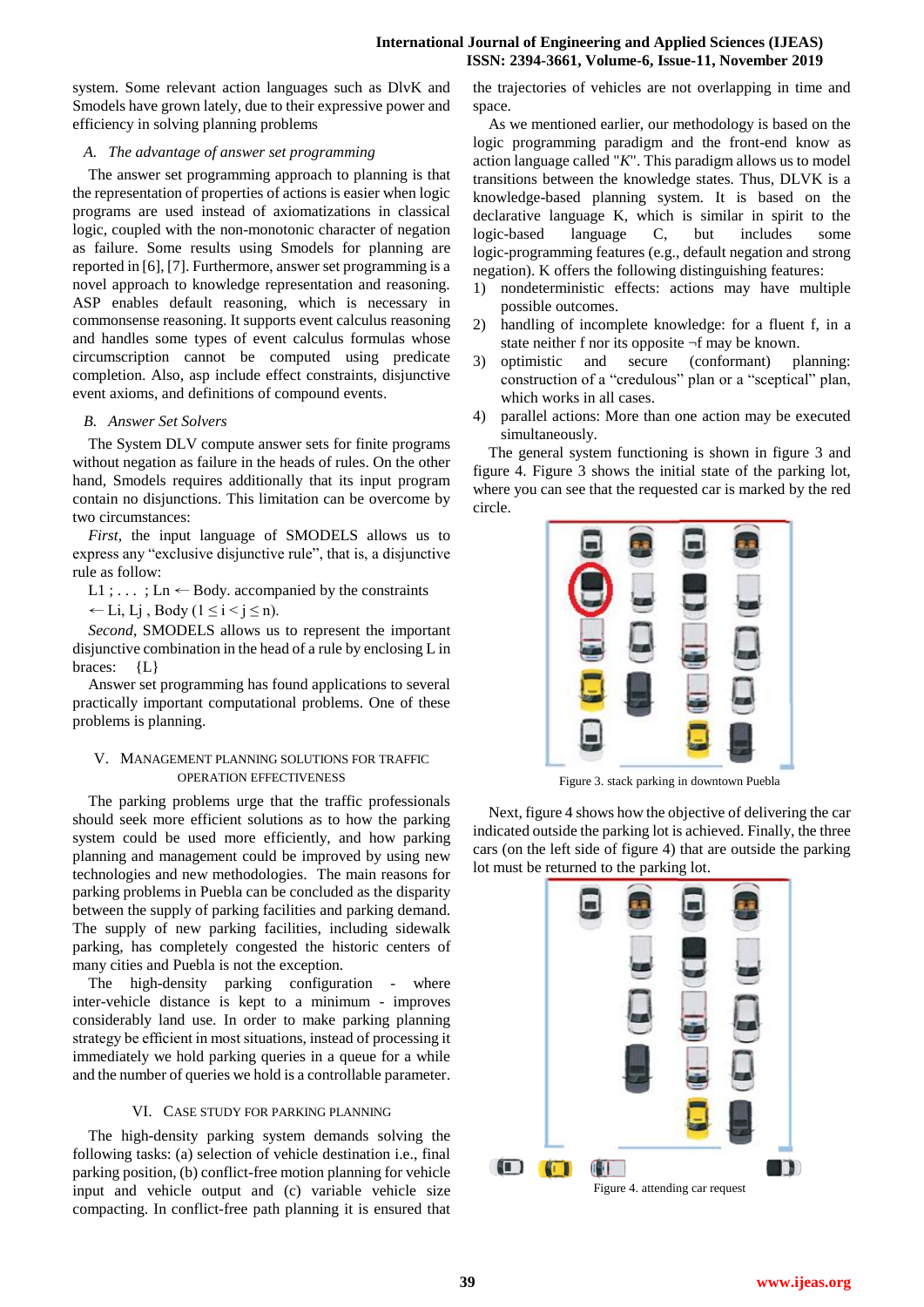#### **Modeling and planning through answer set programming**

### *A. Parking System modeling*

As we describe in section II, a planning problem is modeled by defining the following 4 sections: a set of fluents, a set of actions, define the initial situation and goal and finally, the objects involved in planning system.

*First*, we must define *the objects* involved in the planning problem as follows:

car(a). car(b). car(c). car(d). car(e). car(f). car(g). car(h). car(i). car(j). car(k). car(l). car(m). car(n). car(o). car(p).  $car(q)$ .  $car(r)$ .  $car(s)$ .

true.

location(calle) :- true. % the street is defined as infinite

 $location(B)$ : - car(B). % cars occupy a place

*Second*, we define set of fluents, these allow us to characterize the world, i.e., predicates describing relevant properties of the domain of discourse. In this context, fluents necessarily is either true or false.

*fluents***:** on(B, L) requires car(B), location(L).

occupied(B) requires location(B).

The fluent "on" allows us to describe where each of the cars in the parking lot are located. Complementary to the fluent "on" we define the fluent "occupied".

*Third*, define set of actions, the actions allow us to modify the world through the execution of them. For this reason, it is very important to consider the causes that the execution of each action causes on the context where they are executed.

*actions***:** in(B, L) requires car(B),location(L),on(B,L1),

L1==street.

out( $B, L$ ) requires car( $B$ ), location( $L$ ), L==street.

As we can see, the action "in" defines the action of putting a car into the parking lot. To be able to execute the action "in" it is required to have a car, a place available inside the parking lot and the car must be on the street. On the other hand, the action "in" is complementary to the action "out" and this requires that the following requirements be met: a car, a place available in the street (this is always true since the street was declared infinite).

Among the effects caused and considered in our modeling are the following:

executable in(B,L) if not occupied(B), not  $occu$ pied(L), $B \ll L$ .

The execution of action "in" requires that both car and place in the parking lot be free to put it in. In addition, verifying that both "B" and "L" are not equal guarantees the application of the action in the correct way.

caused occupied(B) if on $(B1,B)$ , car $(B)$ .

This action modifies our world by indicating that the place inside the parking lot was occupied "occupied $(B)$ " and is characterized by the fluent "on (B1, B)".

caused on(B,L) after in(B,L).

This other cause modifies the configuration of our world indicating that the car "B" has been parked in the place "L" inside the parking lot.

executable out( $B1,L1$ ) if not occupied( $B1$ ).

On the other hand, the execution of the "out" action unlike the "in" cause does not need to require that the street "L" is not occupied, because it is considered infinite, so there is no problem of space, i.e, there is always a place. Here, it is important to note that the causes generated by the execution of these actions are similar to those of the previous one, except that the street is not occupied because it is infinite.

Finally, we define the initial configuration and goal in this problem as follow:

*initially*: on(a,fondo). on(b,a). on(c,b). on(d,c). on(e,d). on(f,fondo). on(g,f). on(h,g). on(i,h). on(j,fondo). on(j,i). on(k,j). on(l,k). on(m,l). on(n,m). on(o,fondo). on(p,o). on $(q,p)$ . on $(r,q)$ . on $(s,r)$ .

*goal:* on(a,fondo), on(c,a), on(d,c), on(e,d),

on(f,fondo), on(g,f), on(h,g), on(b,calle) ? (7)

| The first old sixtema - div estacionamiento di estacionamiento world plan estacionamiento plan -FP                                                                                                                             | f. |   |
|--------------------------------------------------------------------------------------------------------------------------------------------------------------------------------------------------------------------------------|----|---|
| Microsoft Windows (Versión 18.0.16299.1087)<br>(c) 2017 Microsoft Corporation, Todos los derechos reservados.                                                                                                                  |    | ٨ |
| C:\Users\betty>cd desktop                                                                                                                                                                                                      |    |   |
| C:\Users\bettv\Desktop>cd Estacionamiento                                                                                                                                                                                      |    |   |
| C:\Users\betty\Desktop\Estacionamiento>dly estacionamiento.dl estacionamiento world.plan estacionamiento.plan -FP<br>DLV [build BEN/Dec 17 2012 gcc 4.6.1]                                                                     |    |   |
| STATE 0: accupied(a), accupied(b), accupied(c), accupied(d), accupied(f), accupied(g), an(a,fanda), an(b,a), an(c,b), an(d,c), an(e,d), an(f,fanda), an(g,f), an(h,g)<br>ACTIONS: sacar(e.calle)                               |    |   |
| STATE 1: accupied(a), accupied(b), accupied(c), accupied(f), accupied(g), an(e,calle), an(a,fando), an(h,g), an(g,f), an(f,fanda), -an(e,d), an(d,c), an(c,b), an(b,a)<br>ACTIONS: sacar(d,calle)                              |    |   |
| STATE 2: accupied(a), accupied(b), accupied(f), accupied(g), an(d,calle), an(e,calle), an(a,fando), an(b,a), an(c,b), -an(d,c), an(f,fanda), an(g,f), an(h,g)<br>ACTIONS: sacar(c,calle)                                       |    |   |
| STATE 3: accupied(a), accupied(f), accupied(g), an(c,calle), an(d,calle), an(e,calle), an(a,fando), an(b,a), -an(c,b), an(f,fanda), an(g,f), an(h,g)<br>ACTIONS: sacar(b.calle)                                                |    |   |
| STATE 4: accupied(f), accupied(g), an(b,calle), an(c,calle), an(d,calle), an(e,calle), an(a,fando), an(f,fando), an(g,f), an(h,g), -an(b,a)<br>ACTIONS: meter(c,a)                                                             |    |   |
| STATE 5: accupied(a), accupied(f), accupied(g), an(d,calle), an(e,calle), an(b,calle), -on(c,calle), an(a,fanda), an(c,a), an(f,fanda), an(g,f), an(h,g)<br>ACTIONS: meter(d,c)                                                |    |   |
| STATE 6: occupied(a), occupied(c), occupied(f), occupied(g), on(e,calle), on(b,calle), on(d,calle), on(a,fondo), on(c,a), on(d,c), on(f,fondo), on(g,f), on(h,g)<br>4CTIONS: meter(e.d)                                        |    |   |
| STATE 7: an(b,calle), -an(e,calle), an(a,fondo), an(c,a), an(d,c), an(e,d), an(f,fondo), an(g,f), an(h,g), accupied(a), accupied(c), accupied(d), accupied(f), accupied(f), accupied(f), accupied(f), accupied(f), accupied(f) |    |   |
| PLAN: sacar(e,calle); sacar(d,calle); sacar(c,calle); sacar(b,calle); meter(c,a); meter(d,c); meter(e,d)                                                                                                                       |    |   |
| Check whether that nlan is secure (w/n)?                                                                                                                                                                                       |    |   |

Figure 5. Attending a car request in the parking lot

As we can see in Figure 5, the plan obtained by our proposal is as follows:

**PLAN:** out(e,calle); out(d,calle); out(c,calle); out(b,calle);  $in(c,a);$   $in(d,c);$   $in(e,d);$ 

As mentioned before, the cars are put on the street (which is infinite) and then put those that will not be delivered and only leave the one requested by the customer.

It is important to note that our language not only presents a plan, i.e., you can request more plans and also verify if it is safe. This is a relevant feature that allows you to have several alternatives for solving the problem.

#### VII. CONCLUSION

As you can see, the modeling is simple and clear due to the expressive power of the K language, i.e., K is very expressive in terms of planning and reasoning about actions, allowing to encode even hard planning problems with alternative preconditions of actions, and nondeterministic actions effects. In the proposal presented on the pile-type parking, it is important to note that it can easily be modified to model a vertical parking, either up or as a basement.